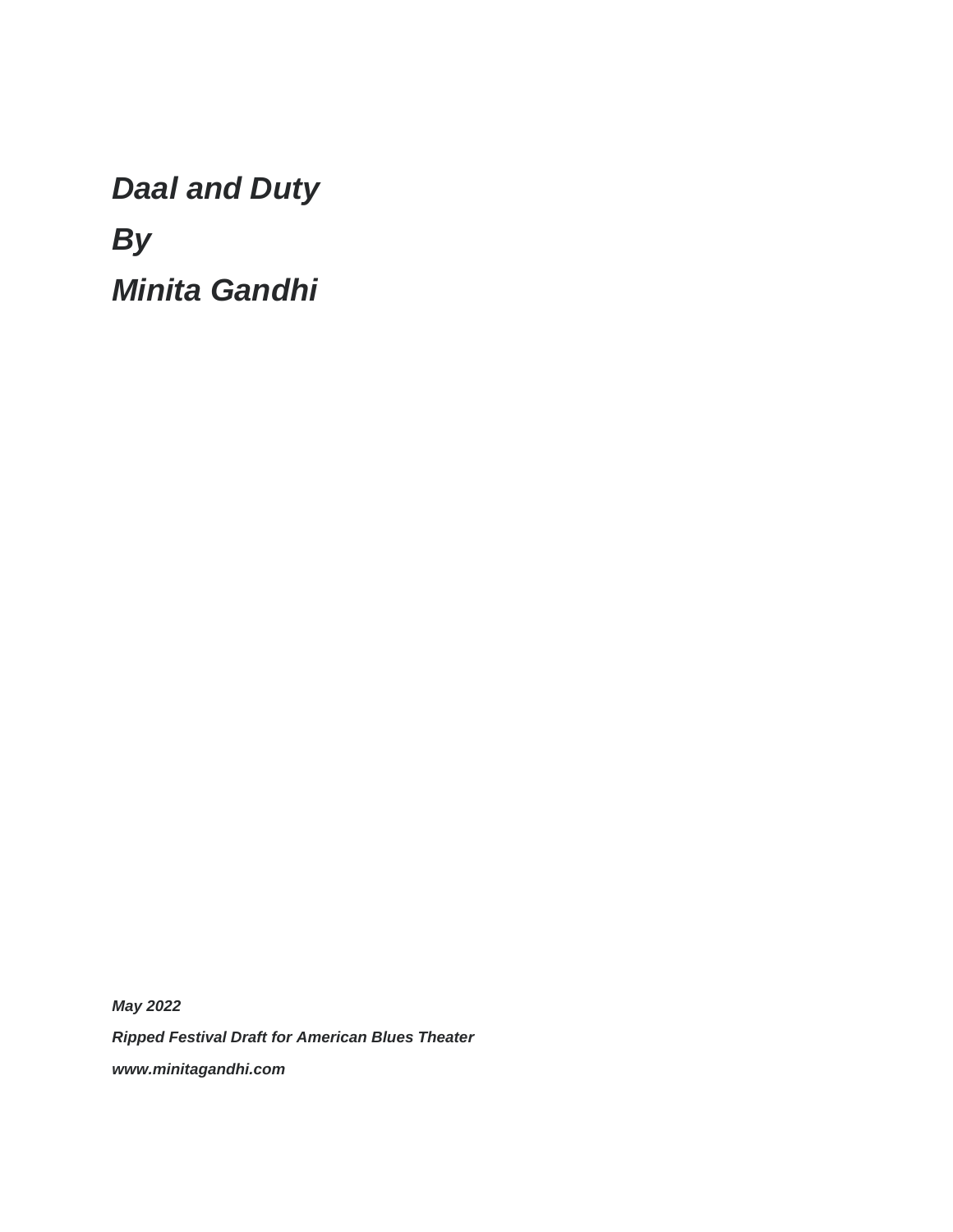#### *Characters:*

*Arya: Indian-American woman, 30's. Born in India but raised in the States for most of her life. A painter. A feminist. It's hard for her to sit on the truth. She loves Amith but has a hard time with his parents.*

*Amith: Indian-American male, 30's. Born and raised in India. Came to the States when he was in his twenties for school. He's trying hard to get a job at a good law firm but can't seem to break in quite yet. He loves Arya fiercely but struggles with feeling like he is living a double-life between her and his parents. Slight Indian dialect*

*Jai: Indian male, 70's. Born and raised in India. Still lives there and comes to the States once every few years to visit his son. Really believes in what tradition means to him and will do whatever it takes to keep his wife, Surya, happy. He believes sacrifice is a big part of being a responsible person in the world. Indian dialect.*

*Surya: Indian woman, 60's. Born and raised in India. Still lives there and comes to the States once every few years to visit her son. Status is very important to her and so is having a daughter-in-law she can brag about to her friends. A bit melodramatic but would never admit it. Indian dialect.*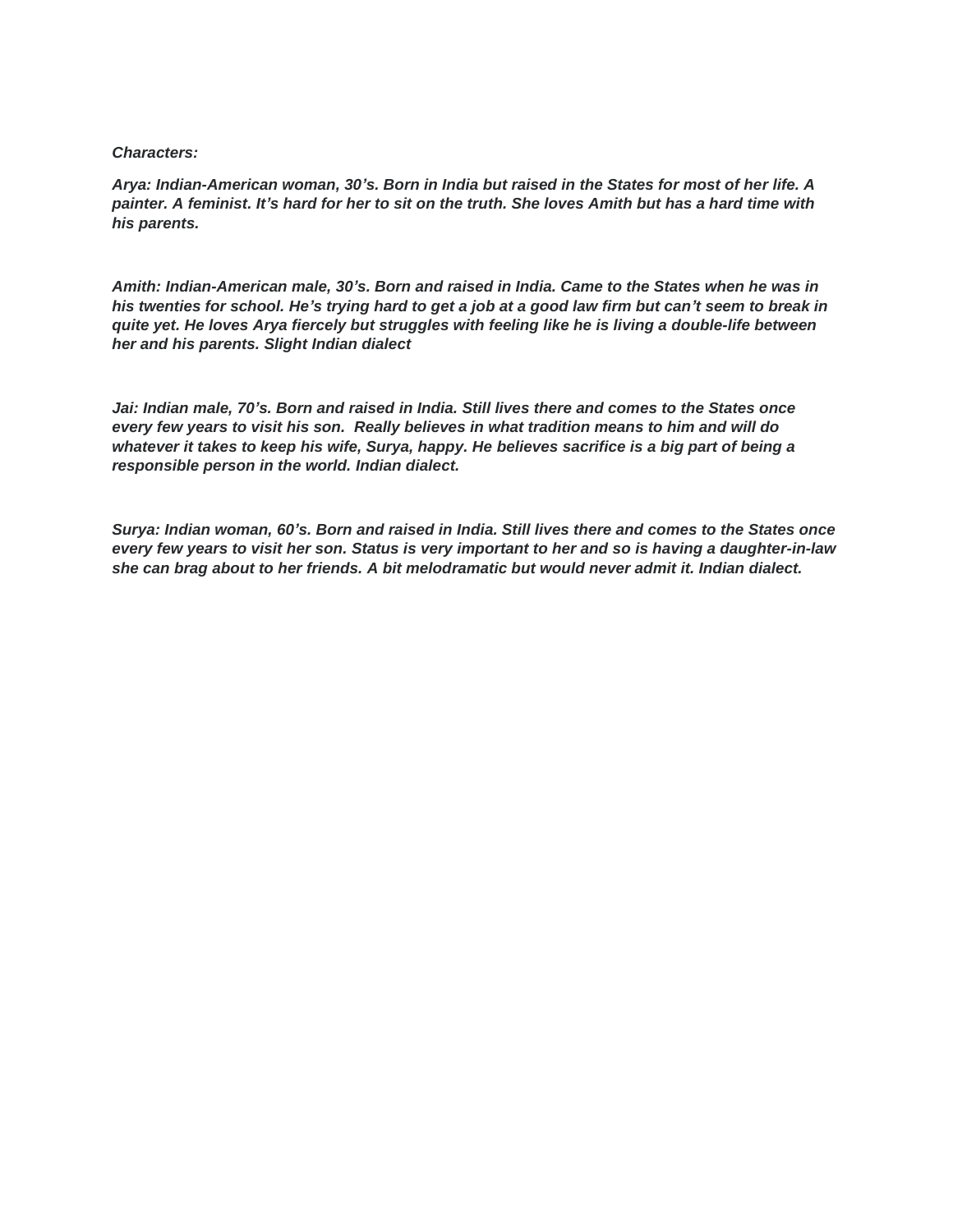*It looks like there was a Holi celebration but from the looks of her apron and the mess of the kitchen we know otherwise. We see an Indian American woman, 30's focused on a book in a small kitchen connected to a very modest living area. We take in the small New York City condo with a Bohemian, shabby-chic, Indo-Western vibe. It's still figuring out what it wants to be...and so is the couple who lives there. She looks up from the cookbook she's reading very confused. She takes a deep breath and starts combing through the other books until-*

Arya:

Amith, there are literally 24 different recipes I'm looking at to make the "simple daal," you said your Mom loves. I don't know what to do.

Amith:

*(from off stage)* Honey, whatever you make she will love it. *They will love it.* It's not a big deal.

Arya:

...

It's. Not. Promise, babe.

Arya:

Amith:

Okay. Well, if it's not a big deal why are we taking time off work to prep the apartment and stock the fridge, and hide my vibrators at Janine's along with any printed financial records, and coo-

*Amith enters in an outfit that looks like he's ready to go to a big Indian wedding. While Arya is surprised he also looks really good in a kurta and she takes that in.*

Ooooh-kay.

Amith:

Arya:

I just wanted them to feel good when I pick them up from the airport.

Arya:

Well. Then you better make the daal because you know how long it takes me to put on a sari...even with the help of the GOOGLE aunty.

*They laugh. They want to embrace but there is no way to get close without staining Amith's kurta.*

Amith:

It's going to be okay. I know my parents are old school-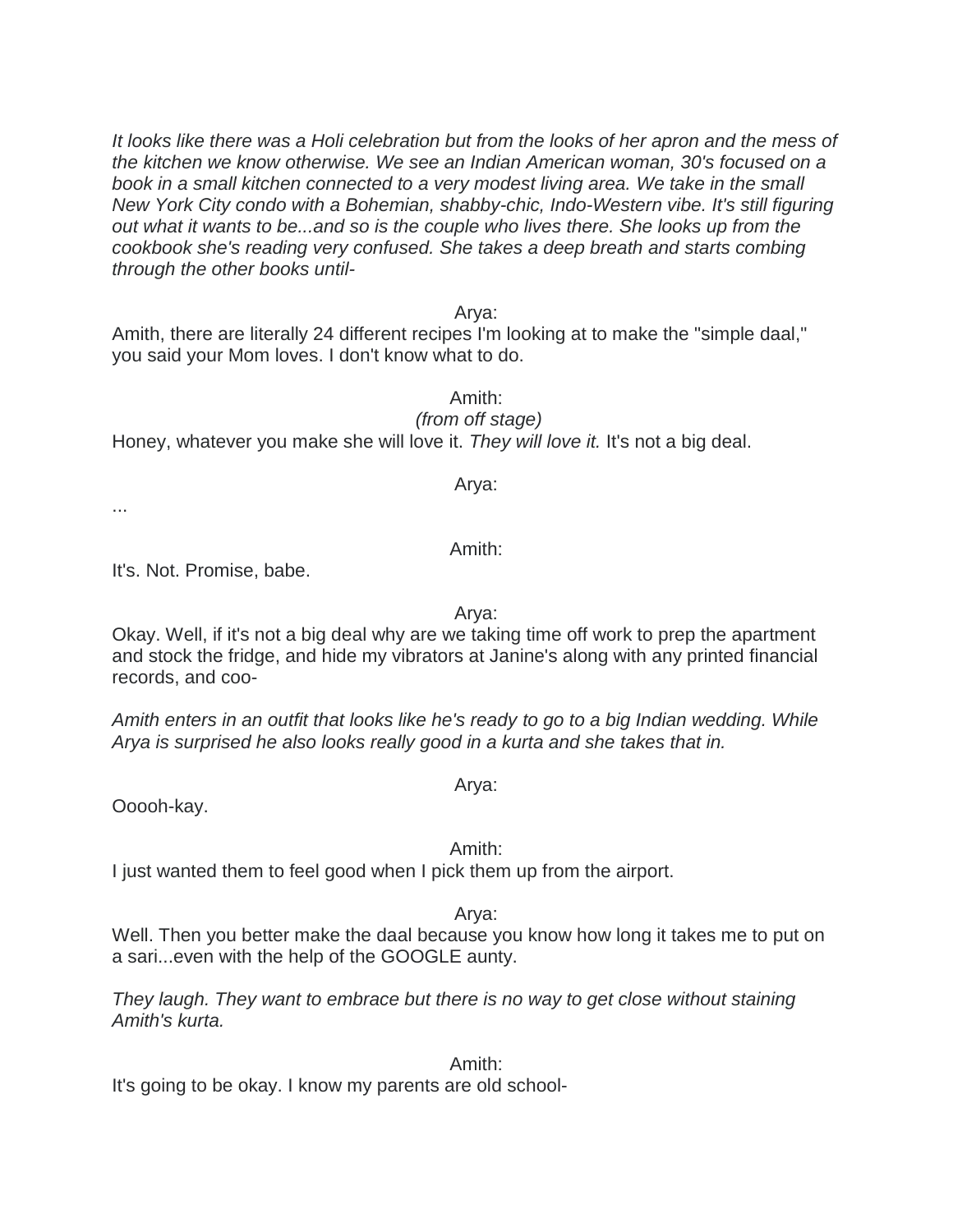Arya:

...

Amith: But, they are my parents. And, India is different-

Arya:

My parents are from there too. So-

Amith: But, my parents are just more traditional-

It's cuz' you're a boy. And-

Amith:

Arya:

First of all, I'm not a boy.

*Silence. They both laugh. It wants to get sexy. But, the cream kurta and the tumeric won't let it go that way.*

Arya:

It's only a week. I can be the good daughter-in-law for a week.

Amith:

And, take some pressure off yourself. You have nothing to prove. We are already married.

Arya: I just wish you hadn't told her I cook you Indian food all the time. Now, I have to-

Amith:

You don't have to do anything. And, once I get a job at a good firm we won't need their help anymore. Maybe we can help them. And, I think that will take some pressure off us too.

Arya:

I'm grateful for the help. You know that, right? We could never afford New York without it. I just- I just don't want to owe anyone anything. My Dad always said don't get in trouble with the law and don't get into debt. That's the only way to keep yourself safe in this country.

Amith:

It's my parents. They are not the US government. And, they love us.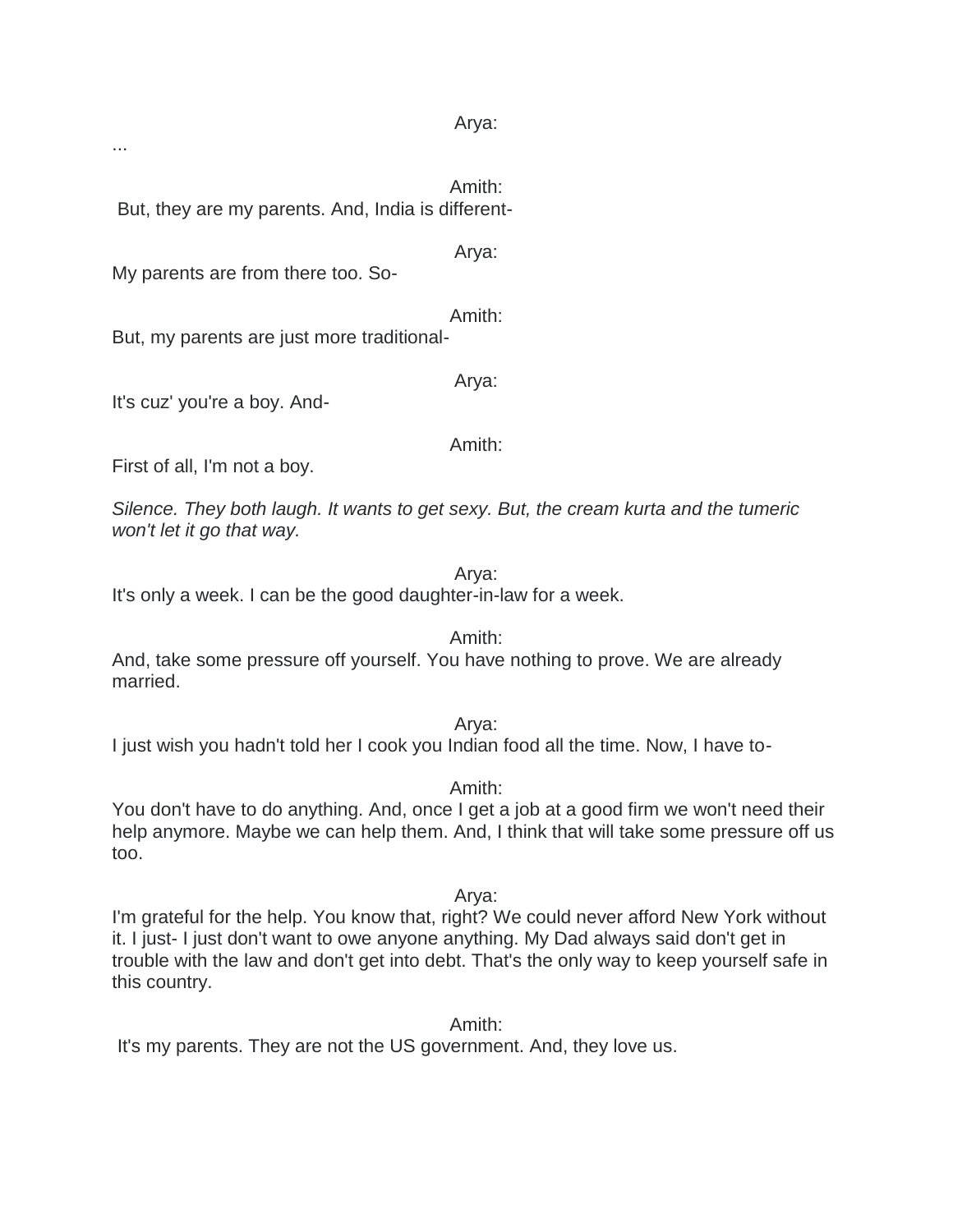*A few days later.*

*Amith and Arya are dressed in traditional Indian clothes and seated at their dining table. Arya's sari is a bit disheveled with uneven pleats. There are huge suitcases lined along the living room wall and an air mattress not too far from the dinner table. Jai, an Indian man in his 70's and his wife Surya, an Indian woman in her late 60's sit in their finest attire and are not amused with the cuisine or the conversation. Arya, a bit stifled in her movement serves everyone food in silence. Everyone is looking at each other and then avoiding looking at each other...*

Amith:

So, Dad...I have some big news-

*Jai and Surya exchange looks and immediately lighten up. Surya gently grabs Arya's wrist and helps her sit down,*

Surya:

*(in a mix of Hindi and English)*

Please. Please. Just sit. I don't want you to over extend yourself. I knew something was going on. I told Jai. I knew it!

Arya:

Aunty?

Surya:

I thought. Something is odd. Look at this place. We send so much money and this place is-well, you know. YOU live here. The food is so sour and the daal-huuff!! Well, and your sari. Of course! You are so uncomfortable. You must be nauseous. I had so much nausea when I was pregnant with Sonali that I could barely function. I cooked so fast that I don't know what I must have been feeding Jai. How did he even eat it?! (Laughs) I mean, Jai.

Jai:

It's true. I couldn't eat any of it. But I did. Because I knew. And, with all their hormones you just can't say anything to them. You know, son. I see you. The way you let her say anything. I was worried you had become too liberal being here. But, now I know. You're just trying to keep a peaceful household.

*Amith and Arya are stunned silent. They don't know what to say.*

Surya:

How far along are you, honey?

Arya:

...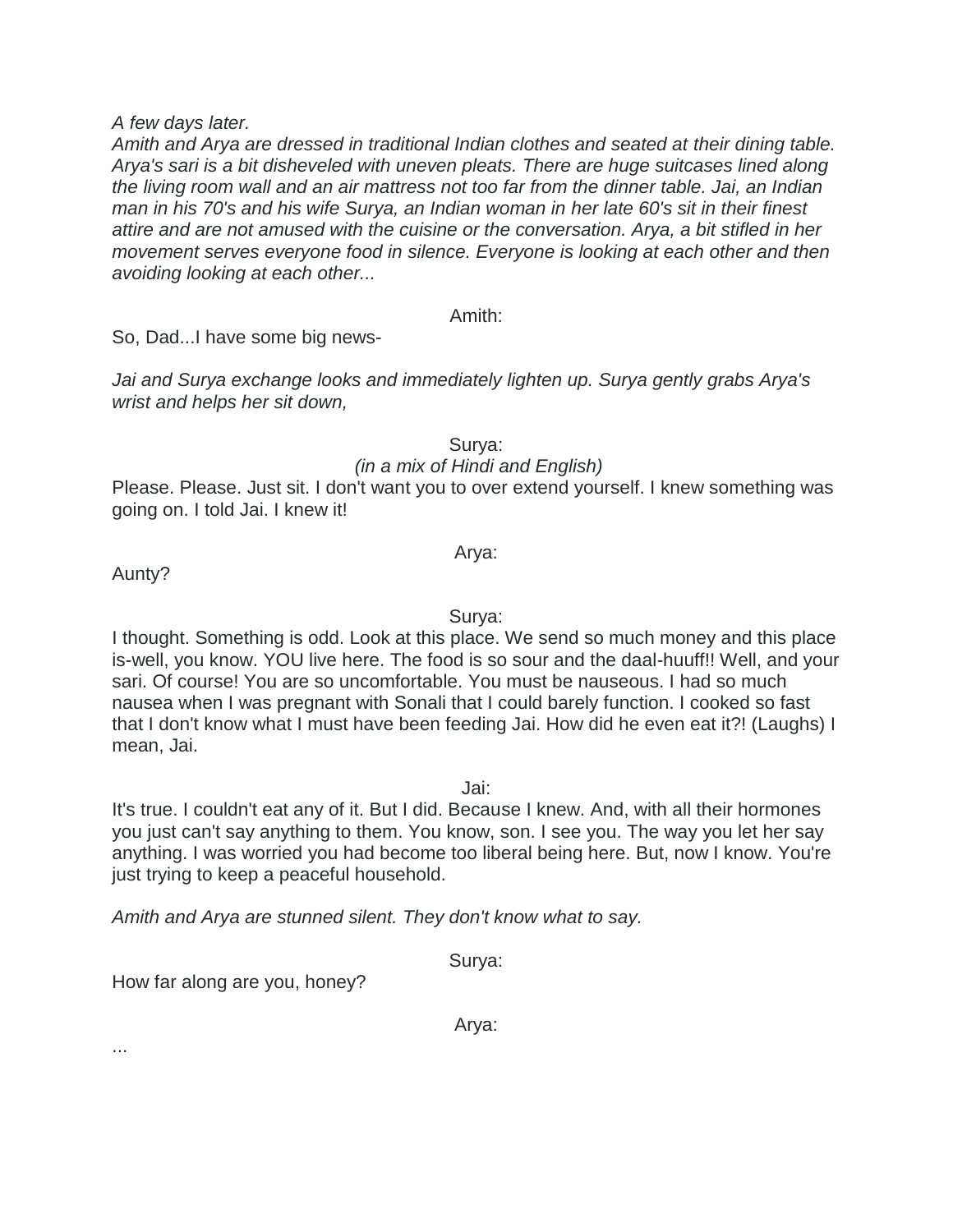Amith:

Mom. Dad...

Jai:

*(Laughs)*

And, just think. We were going to sue you.

### Surya: *(Laughing)*

I know.

 Arya: Amith: What? What?

Surya:

Arya:

For mental distress. Like that couple in India. You know. They sued their son for not giving them a grandchild.

## What? That's ridiculous.

Jai: I know. Six years of marriage and no grandchild. It's like. What is wrong with this woman?! These people! No sense of duty-

Surya: They paid for him to go to pilot school and everything. Chee!

*Arya gets up and walks into the kitchen. They all stare at her as she stands against the wall breathing.*

Oh my goodness. Please sit down. We don't want you to have stress.

*Surya gets up to help her but before she can get past the table-*

I'm not pregnant.

*Silence.*

I'm. Not. Pregnant.

What? What is she saying, Amith?

Surya:

Arya:

Arya:

Jai: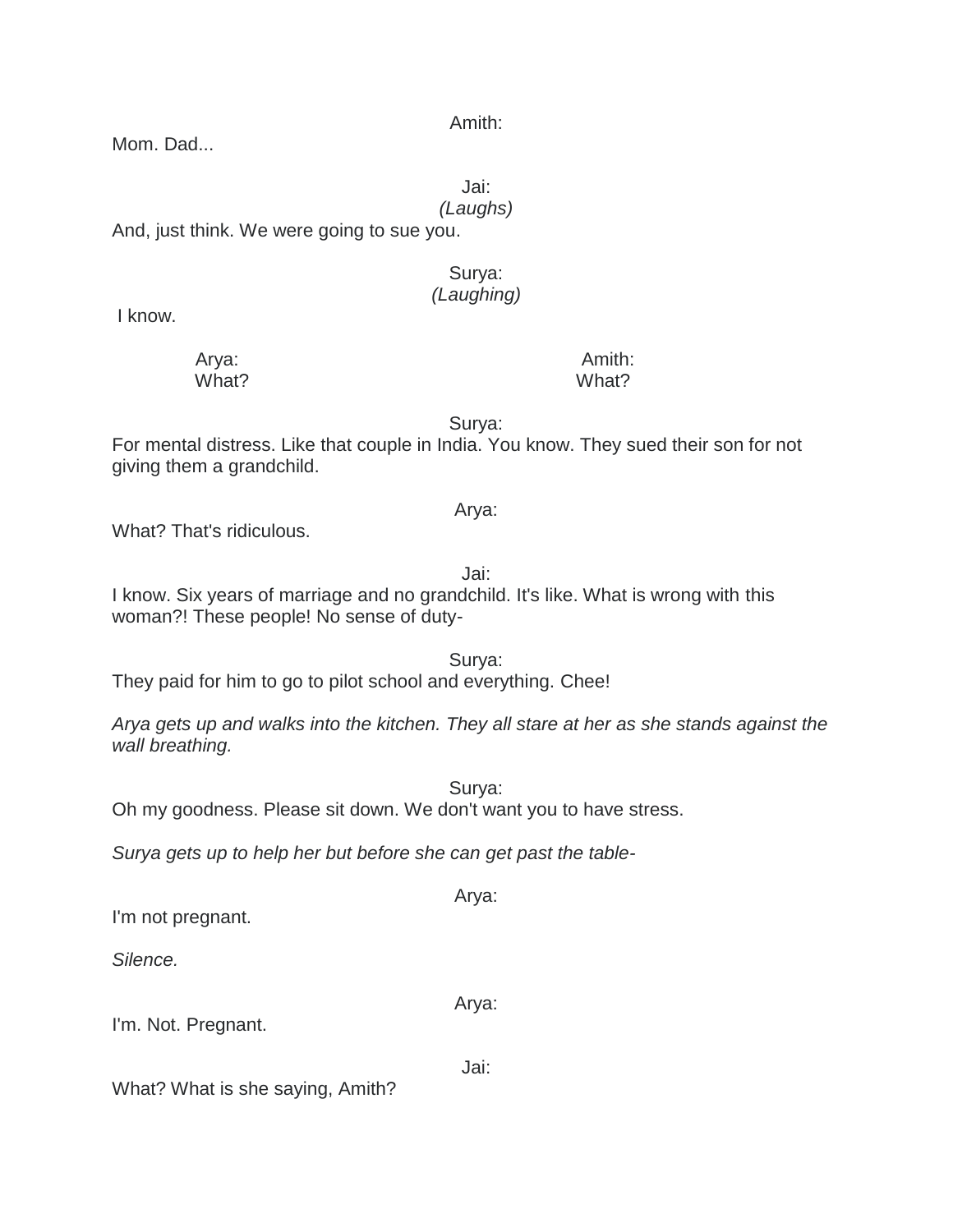*Amith just shrinks in his chair. Arya clocks this.*

Arya:

AMITH.

*Amith goes over to Arya. He holds her hand.*

Amith:

WE. ARE. NOT. PREGNANT.

Surya:

Why not? Is something wrong with her?...With you?...Tell us. I know someone.

Amith:

Who, Amma? The guy who gave Pallavi aunty two bananas and some milk and she was magically fertile? Everyone knows she got a sperm donor. Uncle had an issue.

*Surya looks at Jai in disbelief at the way her son is acting.*

Jai: Surya: How do you know that? How do you know that?

Amith:

Everyone knows that. And everyone just talks about it like it's a secret that you can't say in front of more than three people. Just like everything else in our town is talked about.

*Silence.*

Surya:

Well you should know what everyone is talking about openly in our town. The fact that our son met some "artist," in the US with no dowry and her parents are some community stage actors. And, *WE* have been paying the bills for five years and we have nothing to show for it. Where is our grandchild? Where is our money? You should be taking care of us -and we are still taking care of you?

*Surya picks up her food and goes to dump it in the trash. But as she opens the trash she gasps like she is in a bad Indian soap opera. But it's real. She starts to rummage through the garbage. Arya tries to stop her. She won't have it. She puts her hand up in the air. Like. She. Can't. Anymore.*

Surya:

You stop. I don't have to be delicate with you anymore, you blasphemous girl. What is this?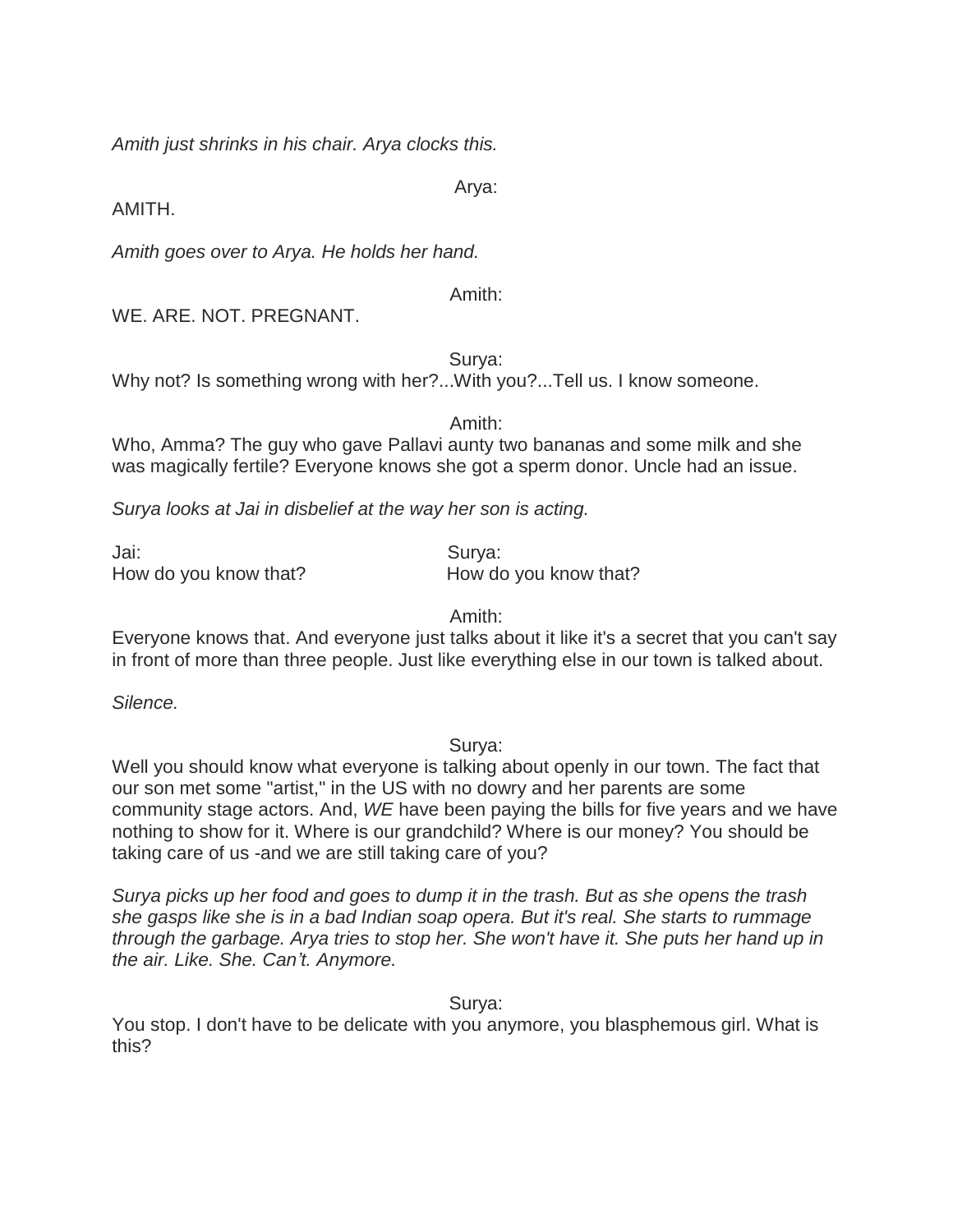*Everyone stares at the takeout containers in Surya's hands. But Surya eyes something more precious. She pulls off a receipt from the brown paper bag.*

Surya:

AHAAAAA! You didn't even cook. Amith. She has been deceiving you all along. She doesn't cook. She just spends our money trying to fool you into loving her. She doesn't even know how to make daal.

Amith:

I know she doesn't know how to make daal. Mom, we don't make Indian food at home. It's too much work.

*Surya and Jai are beside themselves. It's like they have walked into an episode of The Twilight Zone. Jai clutches his chest and Surya stands by him.*

Surya:

Look what you are doing to your father.

Arya:

Okay, look. Everyone breathe. Let's just take it easy.

*Everyone tries to calm down.*

Arya:

Yes, aunty and uncle. We lied to you. I don't make Indian food. I don't know how to wrap a sari. And, we should not have lied to you. But I do love your son and we are very happy together. And, we really appreciate all the help you have given us. It's allowed me to continue to paint and it looks like I might get a gallery exhibition soon. And, Amith was just about to tell you his real "good news." He has interviews at two big firms coming up.

Surya:

Is this true, Amith?

Amith: Yes, Amma. It is. And they are really, really good firms.

Jai:

That is very good news, son.

*Everyone relaxes a bit….*

Surya:

And, *then* you two can have kids.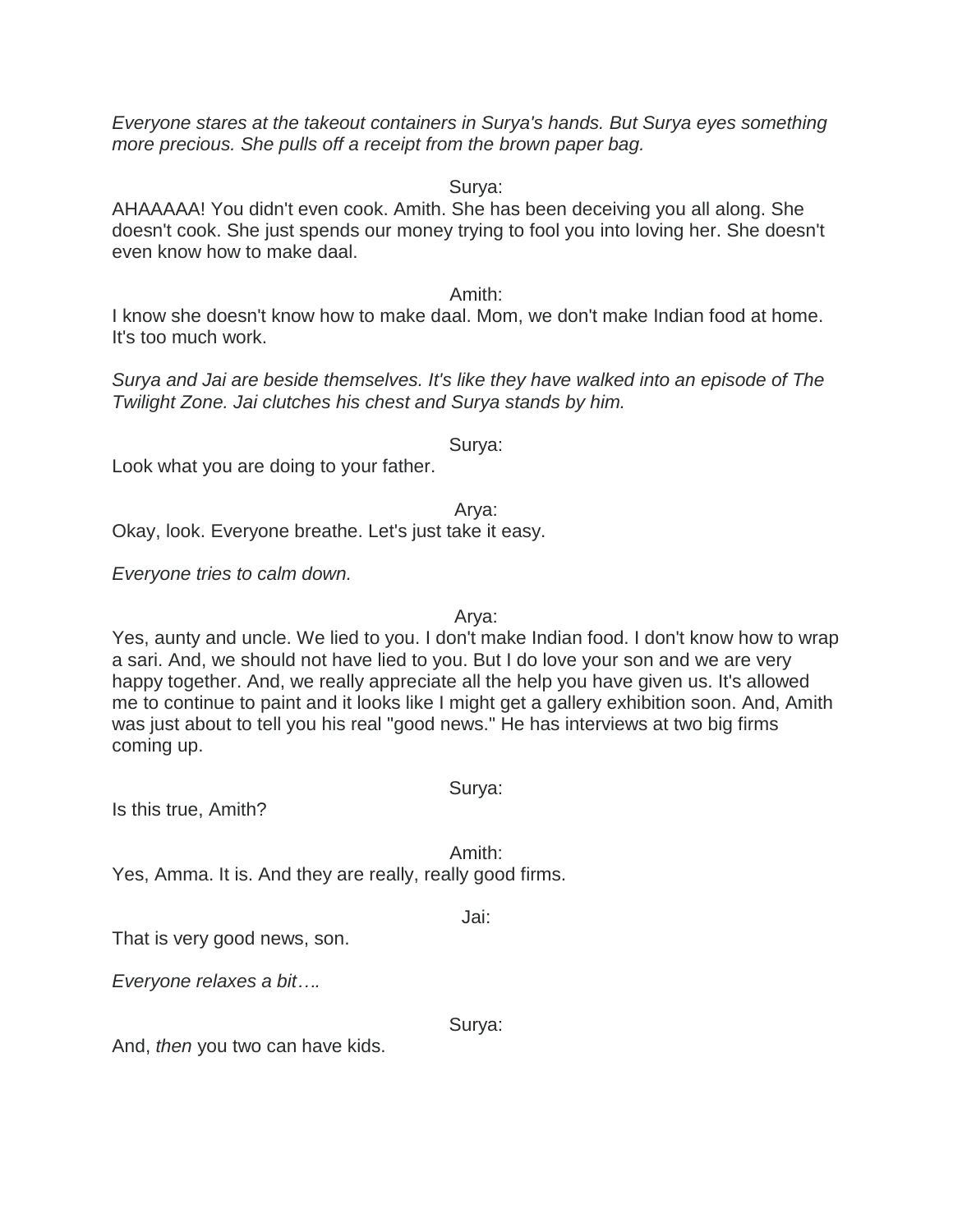#### Amith:

Mom. Since we are being honest. We don't *want* kids right now. The world has so many problems. And, kids are such a responsibility. We think we may adopt in the future.

### Surya:

ADOPT?!!!!! I can't take this anymore. You're right, Jai. These kids are too selfish. We have wasted our lives so that in our old age you would give us grandkids. And this is how you repay us. If we wait TEN years for you to adopt who knows if we will even be here. You need to give this to us. It's your duty.

#### Arya:

Aunty?! Do you hear yourself? I know you don't honestly believe it's any woman's duty to have to bear children when they are not ready.

Surya:

You have to live in society! I'm not talking about what people talk about in public. I'm talking about what people believe in private. In real life. And people believe it is a child's duty to give parents grandchildren and take care of their elders. Just like it's our duty to take care of you. And we have upheld our end of the bargain. We are suing you.

*Silence.*

#### Amith:

Mom. You're not going to sue us. You're just upset.

### Surya:

And, I'm going to go to that judge that did this Jonny Depp, Amber Heard case. And, I will air it on TV. And you will see how many people actually agree with us.

Arya:

Aunty, you're upset. But, that's not right. And I don't think that case would go through in the US.

### Surya:

What's not right? *YOU'RE* not right. And, if they won't let us then I will take you to trial on the Facebook!

### Amith:

Mom, what are you talking about? Dad?

Jai:

Listen to your mother. I'm not getting in the middle.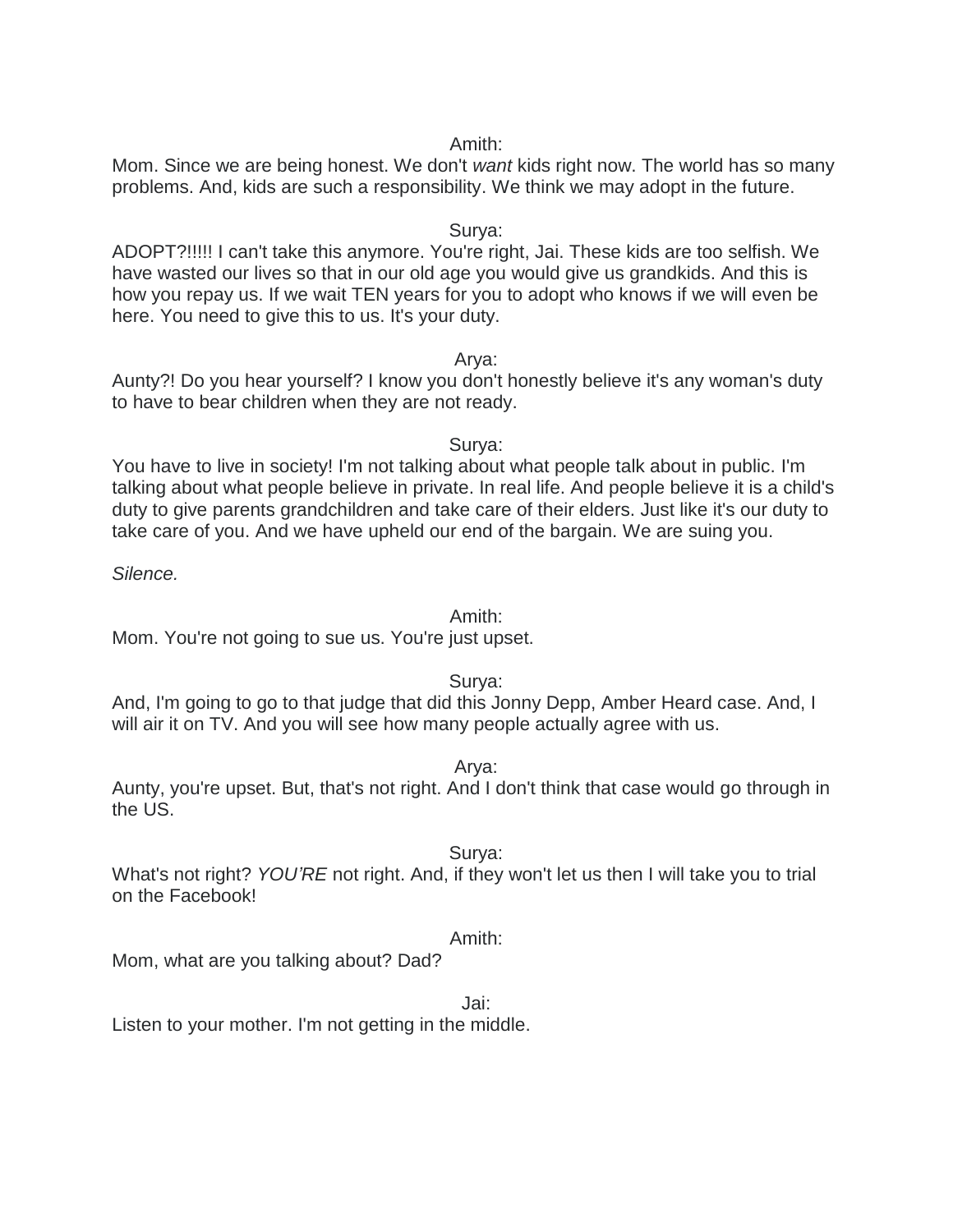I will try you in the court of *public opinion*. On the Facebook. On the Twitter. You will be CANCELLED! Jai, get our things.

*A few months later. Boxes everywhere. Bare walls. Amith sits at the table a newspaper in one hand and his head buried in the other. Arya comes home in sunglasses and scarf delicately wrapped over her head. She starts to get settled and sees Amith.*

What now?

Amith:

Arya:

The fucking Wall Street Journal did a feature about Mom and Dad. It's called *Daal and Duty: A tale of an elderly Indian woman who did her duty and was left empty handed and hearted.*

Arya:

The Wall Street Journal wrote that?! I guess everyone is trying to pay their bills.

#### Amith:

We could make a statement. Tell our side of the story. Maybe people will like us again and… give us work…

Arya:

I told you. No. Why should publicly sharing my trauma and deep personal beliefs be the only avenue for me to be accepted by society?

Amith:

What's wrong with just saying the truth?

Arya:

No one wins. You know that, right? Everyone just chooses what pull quotes they want to post on their page and both parties look like fools. No one cares about the actual lives, the full story or the humanity of the people involved anymore. They just want likes for their page or for people to jump in on a new "cancel campaign."

Look at Amber Heard. I actually feel really bad for her. For both of them. I don't know what details are truthful or not. That was for the court to decide. Did all the people who wrote about it actually watch every minute of that trial with the good of humanity on their mind? Did they even see two people? Did people even care that it was a case about physical and emotional abuse or did they just care because it was two celebrities on trial that they could get their tweets up with? I mean, what does it say about this country that one of the most watched trials was that?

Surya: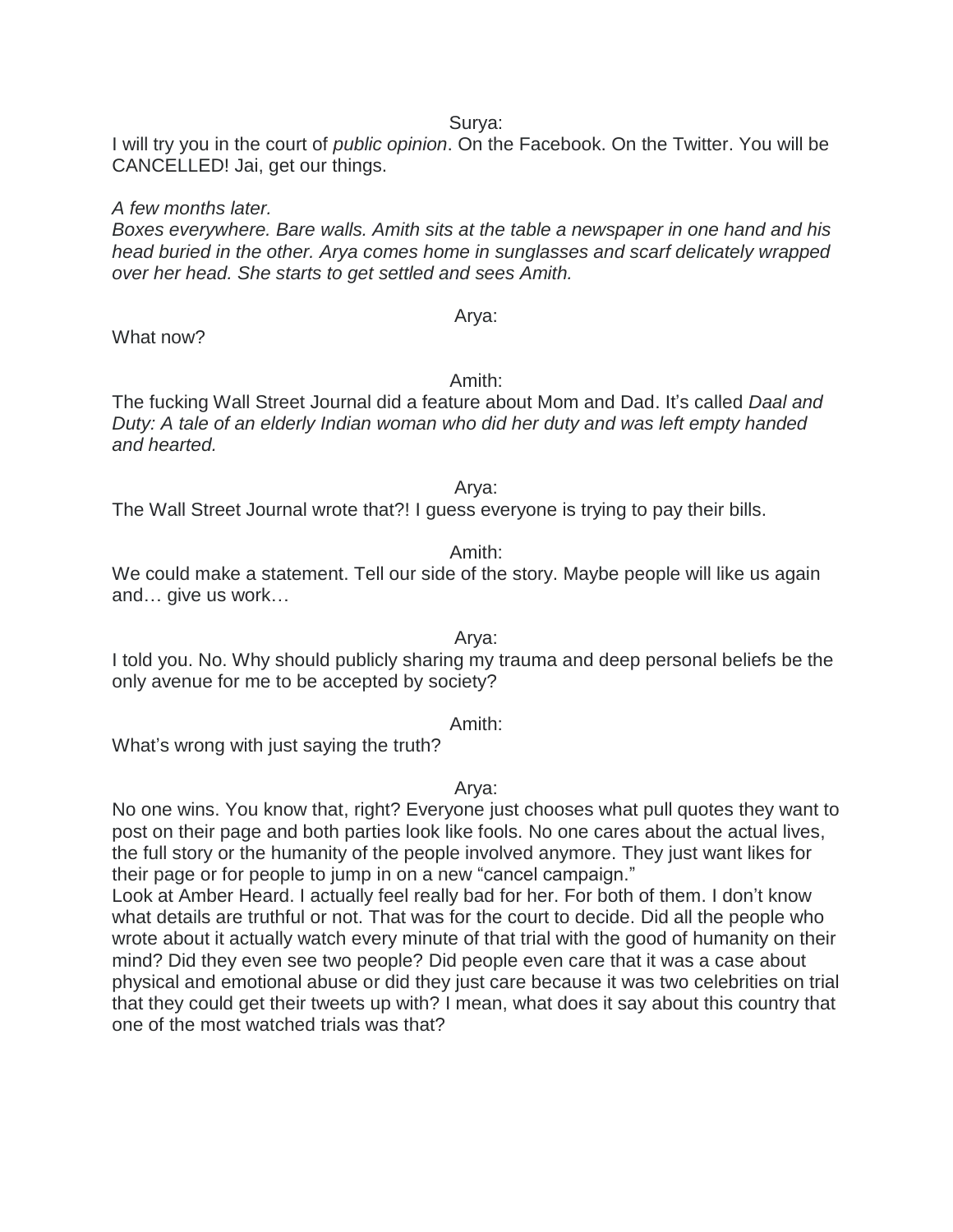I know. But, it's hurting us. Not saying *anything* is hurting us. As long as this drama continues I can't get work. People don't take me seriously.

Arya: Me too. And they aren't even *my* parents…I mean it's like people keep forgetting this is *our real life*. It's my fucking uterus and people are blind to that because they think I conned you into marriage with "restaurant-bought daal." And, the patriarchy says *YOU* are a victim because "I won't give Amith and his family kids." Fuck them. And by the way, I can make daal.

Arya:

Amith:

What? You can make daal?

…

…

Yeah. I can make my mother's recipe.

Amith: How come you've never made it for me?

Arya: Because when my mother taught me how to make it… she told me I would need to know how to make daal to get a husband.

# Arya: And everyone only likes the taste of the daal they grew up with anyways.

Amith: I love you. And, you don't ever have to make me daal, okay.

I know. That's why I married you.

I'm going to make *you* daal, okay?

Amith: I like to cook but I was told…man- this stuff runs deep.

#### Amith:

#### Amith:

# Arya:

### Amith:

Arya: